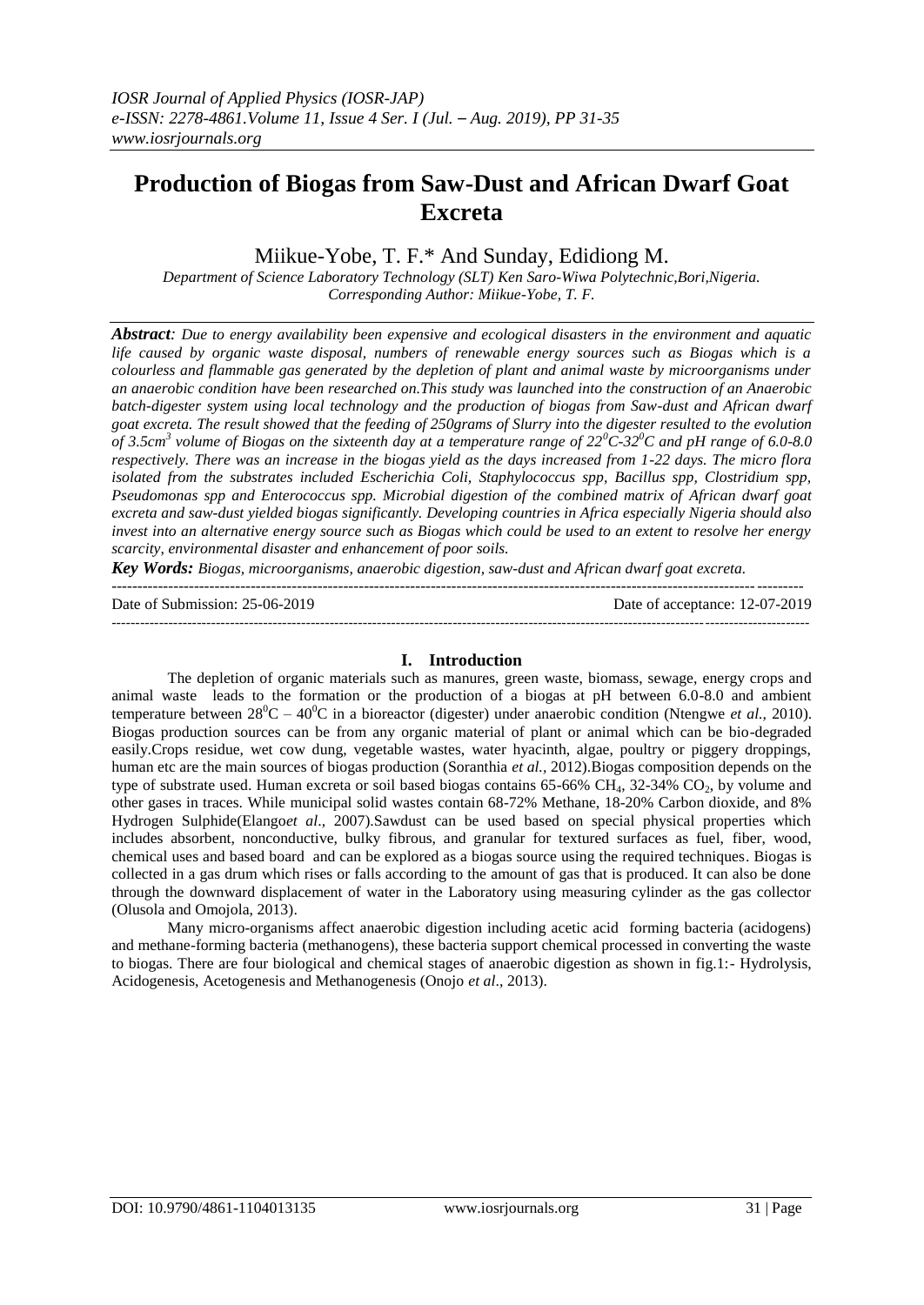

**Figure 1:** Stages Of Biogas Production(Kozani,2014).

Biogas plant performance can be controlled by studying and monitoring the changes in parameters like pH, temperature, inoculums, retention time when change drastically can affect it biogas production. Certain factors like substrate, volatile fatty acids (VFA). Loading rate can also affects the production of biogas but few would be mention (Dioha*et al.,* 2013)

## **SAMPLE COLLECTION**

## **II. Materials and Methods.**

Sawdust was collected from Bori timber market and the African dwarf goat excreta used was collected from Looyoo community all in Khana Local Government Area of Rivers State, Nigeria. The samples were taken to the school laboratory for further analysis.

### **SAMPLE PREPARATION**

The African dwarf goat excreta was dried in a crucible and grinded with the aid of a clean mortar and pestle and stored in a cool dry place.

### **PREPARATION OF REAGENT**

Acidified water was prepared in a basin by adding 0.03ml Sulphuric acid  $(H_2SO_4)$  into 3000cm<sup>3</sup> of water, this acidified water was used to prevent the dissolution of the biogas generated into the water. A measuring cylinder was inverted over the basin containing the acidified water. The measuring cylinder served as a measuring scale as well as a gas collector

# **DESIGN OF DIGESTER**

The digester container was made of a two liters capacity plastic bottle.A cylindrical glass tubes were placed on the cover of the containers. A pencil was used t mark out the area of the glass tubes and with the aid of a hot nail, holes were made on the marked areas. The glass tube was connected to the hole and glued.A zjoint delivery tube was connected to the glass tube was connected to the glass tube with the aid of a 4cm gas hose to ensure tightness and the digester containers were labeled A and B.

### **METHOD**

A weighted amount of saw dust 100grams was poured into the buckets labeled A and B. Distilled water of  $50 \text{cm}^3$  volumewas poured into the buckets containing the sample to dissolved the saw dust.150g of goat excreta was weighed and turned into the buckets A and B and  $120 \text{cm}^3$  of distilled water added to each of the buckets and properly stirred to obtain a homogenous mixture and that formed the slurry. Bucket A and B slurry were therefore fed into their labeled airtight digester bottles with the aid of a filter paper. Each of the digester bottles were connected to a measuring cylinder inverted over an acidified water in a trough as shown in **figure 2**.

# **PARAMETERS ANALIZED**

**VOLUME OF GAS PRODUCE DAILY:-** As the experiment continuous, the volume of the gas is observed daily using measuring cylinder and water displaced by the gas during the production process.

**pH OF THE DIGESTER :-** A pH meter was used to check the pH of the digester at the beginning and at the end of the experiment.

**TEMPERATURE OF THE DIGESTER CONTENT**:- The temperature of the digester content were determined daily using a thermometer.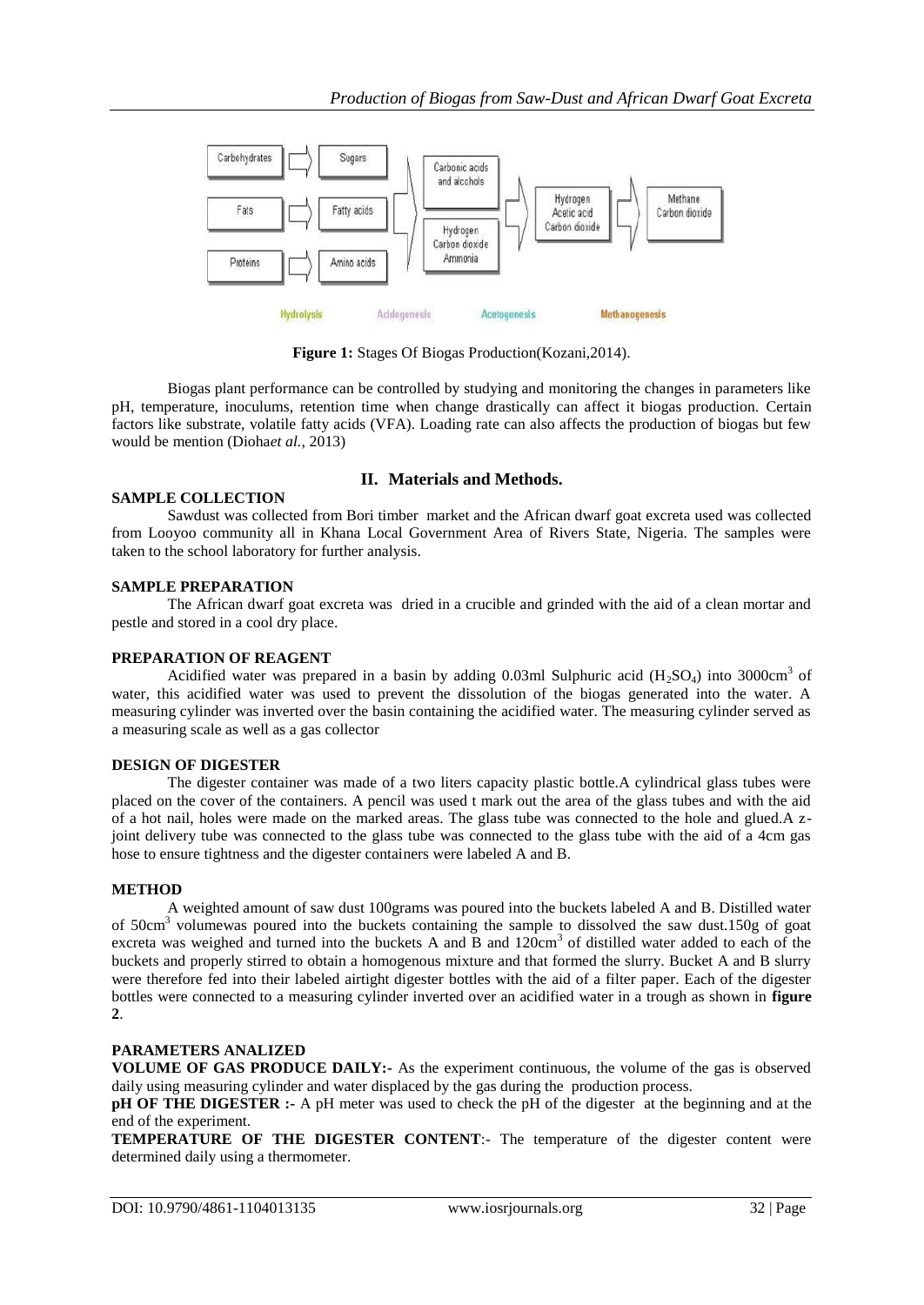**MEASURING THE RETENTION TIME:**- The time between the commencement of the gas production and the termination of the experiment was determined using the measuring cylinder reading.

**MEASURING THE AMOUNT OF GAS PRODUCED AT THE END OF THE EXPERIMENT;** At the end of the experiment, the quantity of biogas produced was determined using the measuring cylinder reading.



**Figure 2:** Experimental Set-Up For Biogas Production

#### **2.2 MICROBIAL ANALYSIS (BACTERIA) STERILIZATION OF MATERIALS**

All glass wares used in this work were sterilized in the hot air oven at  $160^{\circ}$ c

For 1 hour. Inoculating wires were sterilized by flaming to re-hot using Bunsen flame while hockey stick or spreader was sterilized by dipping into alcohol and flaming.

**MEDIA PREPARATION:** The media used in this study was nutrient agar and was prepared according to manufacturer's instruction. The agar medium were sterilized in the autoclave at  $120^{\circ}$ C for 15mins.

SAMPLE PREPARATION: From the three separate samples obtained, 1g of each of the samples were weighed and transferred into a sterile separate beakers labeled A,B and C, 9ml of sterile water was poured into each of the beakers to give a stock solution, the samples were mixed thoroughly and allowed stand for 10minutes.

# **SERIAL DILUTION**

A five (5) fold serial dilution of each sample was carried out by pipetting 1ml of the homogenate into the first test tube labeled 10<sup>-1</sup>containing 9mlof sterile water. A 1ml was also pipetted into the second tube labeled  $10^{-2}$  and this continue till all the tubes were treated for all samples A, B and C.**ISOLATION OF ORGANISM**

The pour plating method of isolation was used in this project work. This was done by introducing an aliquot (0.5ml) of each of the serially diluted sample into the petri dishes containing prepared agar. This was done for all the serially diluted samples using an aliquots of  $10^{-2}$ ,  $10^{-3}$ ,  $10^{-4}$  and  $10^{-5}$  test tubes.

# **SUB/PURE CULTURING OF ORGANISM**

Sub culture of each bacterial isolates was done using the streaking method. Each bacterial colony was collected with sterile wire loop and streaked on a freshly prepared nutrient agar and incubated at  $37^{\circ}$ C for hour. From this sub-culture, the organism was made pure by streaking on another surface of freshly prepared agar in a slant bijou bottle and incubated at  $37^{\circ}$ C for 24hours before morphological and biochemical characteristic of each isolate was carried out.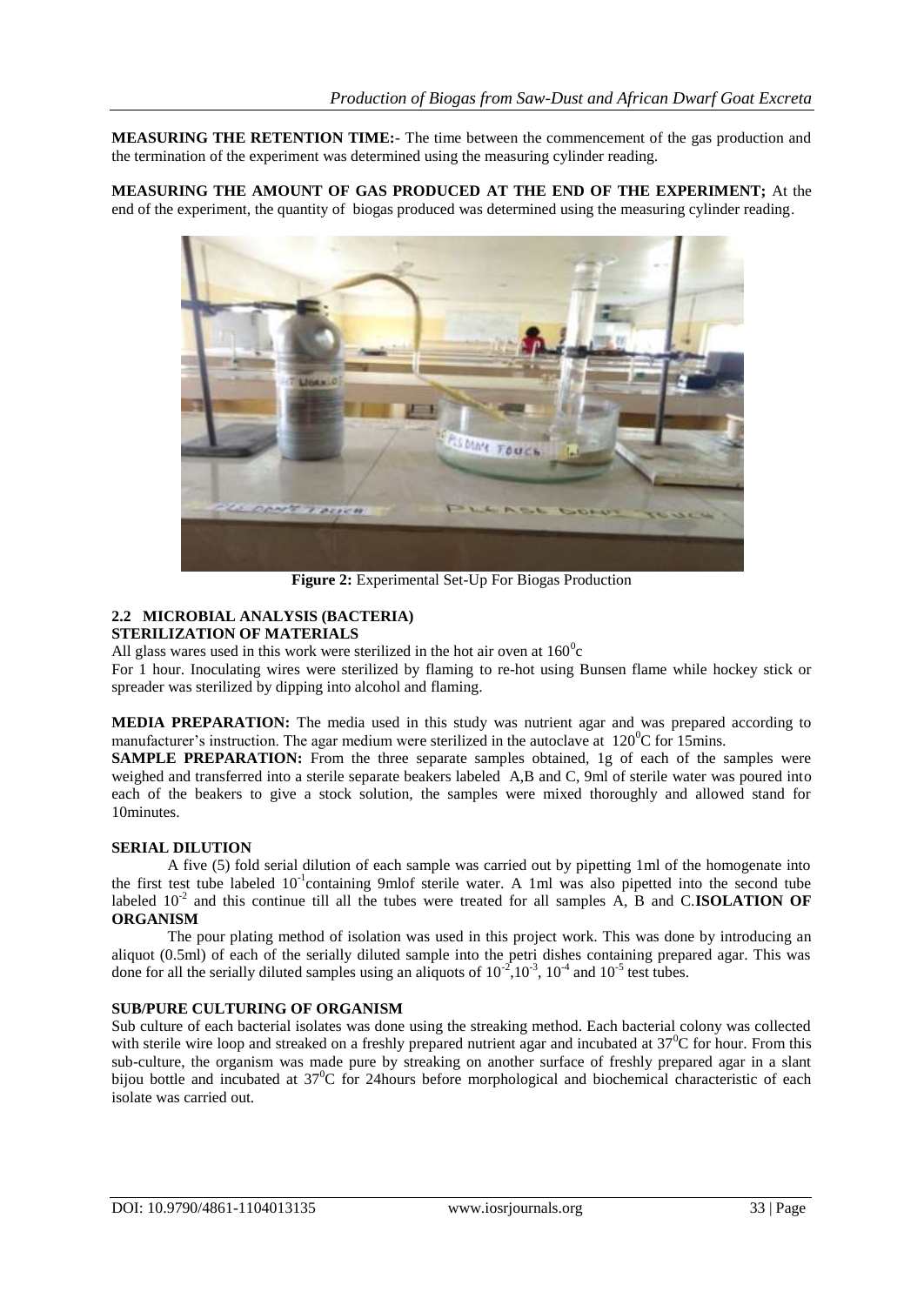## **PREPARATION OF MICROORGANISMS FOR GRAM STRAINING**

Using a wire loop – full of distilled water a drop was placed on a clean dry glass side. After flaming the wire loop and allowed to cool, the inoculate from the slant cultures were mixed with distilled water to make thin films. The smears were left to air dry in a safe place, protected from dust after which they

# **III. Result And Discussion**

The volume of gas harvested per day, temperature and pH of the digester for a retention time of 22 days were tabulated as shown on the table 1.

| DAY(S)       | <b>TEMPERATURE</b> (°C) | <b>VOLUME OF GAS(Cm<sup>3</sup>)</b> | PH  |  |  |
|--------------|-------------------------|--------------------------------------|-----|--|--|
| 1            | $22^0C$                 | $\theta$                             | 6.0 |  |  |
| $\mathbf{2}$ | $25^0C$                 | $\overline{0}$                       |     |  |  |
| 3            | $24^0$ C                | $\overline{0}$                       |     |  |  |
| 4            | $27^0C$                 | $\overline{0}$                       |     |  |  |
| 5            | $28^0$ C                | 1.0                                  |     |  |  |
| 6            | $32^0C$                 | 1.5                                  |     |  |  |
| 7            | $25^0C$                 | 1.5                                  |     |  |  |
| 8            | $26^0$ C                | 1.5                                  |     |  |  |
| 9            | $25^0C$                 | 1.5                                  |     |  |  |
| 10           | $27^0$ C                | 1.5                                  |     |  |  |
| 11           | $28^0C$                 | 1.6                                  |     |  |  |
| 12           | $29^0C$                 | 1.7                                  |     |  |  |
| 13           | $32^0C$                 | 2.6                                  |     |  |  |
| 14           | $30^0$ C                | 3.1                                  |     |  |  |
| 15           | $29^0C$                 | 3.1                                  |     |  |  |
| 16           | $31^0$ C                | 3.5                                  |     |  |  |
| 17           | $28^0C$                 | 3.5                                  |     |  |  |
| 18           | $29^0C$                 | 3.5                                  |     |  |  |
| 19           | $28.5^0C$               | 3.5                                  |     |  |  |
| 20           | $27.5^{\circ}$ C        | 3.5                                  |     |  |  |
| 21           | $28^0C$                 | 3.5                                  |     |  |  |
| 22           | $28.5^0C$               | 3.5                                  | 8.0 |  |  |

**TABLE 1:** The volume of gas harvested per day, temperature and pH of the digester.

**Table 2:** Biochemical characterization and identification of bacteria isolated from sample A(Saw-dust), sample B (Goat excreta)and sample C (Digested slurry).

| <b>SAMPLE</b>   | <b>CULTURAL</b>                           |           | <b>GRAM STAINING</b> |       | CA.   | IN.   | CIT.  | <b>PROBABLE GENERA</b> |
|-----------------|-------------------------------------------|-----------|----------------------|-------|-------|-------|-------|------------------------|
| <b>CODE</b>     | <b>CHARACTERISTICS</b>                    | <b>GR</b> | <b>SHAPE</b>         |       |       |       |       |                        |
|                 |                                           |           |                      |       |       |       |       |                        |
| AI <sub>1</sub> | Milky tiny mucoid, round,<br>smooth edges | $+ve$     | Coci                 | $+ve$ | $+ve$ | $+ve$ | $+ve$ | Staphylococcus spp.    |
| AI <sub>2</sub> | Milky pigment, flat,                      | $+ve$     | Rod with center      | $+ve$ | -ve   | $+ve$ | $+ve$ | Bacillus spp.          |
|                 | Rough edges that covers the<br>petri dish |           | spores               |       |       |       |       |                        |
| AI <sub>3</sub> | Pink pigment, moist surface,              | -ve       | Tiny rod             | - ve  | - ve  | $+ve$ | - ve  | E.coli spp.            |
|                 | round and smooth edges.                   |           |                      |       |       |       |       |                        |
| BI <sub>1</sub> | Tiny milk pigment, raised                 | $+ve$     | Coci                 | $+ve$ | $+ve$ | $+ve$ | $+ve$ | Staphylococcus spp.    |
|                 | smooth edges, dry surface                 |           |                      |       |       |       |       |                        |
| BI <sub>2</sub> | Large milk pigment, raised                | $+ve$     | Rod with spores      | $+ve$ | $+ve$ | - ve  | - ve  | Clostridium spp.       |
|                 | rough edges with moist<br>surface         |           |                      |       |       |       |       |                        |
| CI <sub>1</sub> | Large milk raised rough                   | $+ve$     | Rod with spores      | - ve  | $+ve$ | - ve  | - ve  | Clostridium spp.       |
|                 | edges with moist surface                  |           |                      |       |       |       |       |                        |
| CL <sub>2</sub> | Tiny milk, flat, moist surface,           | -ve       | Rod                  | $+ve$ | $+ve$ | - ve  | $+ve$ | Pseudomonas spp.       |
|                 | rough and smooth edges                    |           |                      |       |       |       |       |                        |
| CI <sub>3</sub> | Cream pigment, flat, smooth               | $+ve$     | Oval                 | $+ve$ | $+ve$ | - ve  | $+ve$ | Enterococcus spp.      |
|                 | edges and moist surface                   |           |                      |       |       |       |       |                        |
|                 |                                           |           |                      |       |       |       |       |                        |

**KEY**: AI=isolates from sample A; BI= Isolates from sample B; CI= Isolate from sample C; GR= Gram reaction; +ve = Positive; -ve= Negative; Ox=Oxidase; CA=Catalase; CIT= Citrate; IN= Indole.

# **3.1 DISCUSSION**

The pH range (6.0-8.0) showed an initial acidic value before assuming a value towards alkalinity level. Methanogenic and acetogenic bacteria are sensitive to pH variation,pH range of 6.0 and 7.8 are the best for Methanogens and acidogenas seen in this study which is in conjunction with the findingsof Gungor and Karthikeyan (2005) and Dahunsi and Oranusi (2013) in which the highest yields of biogas were observed at pH 8.